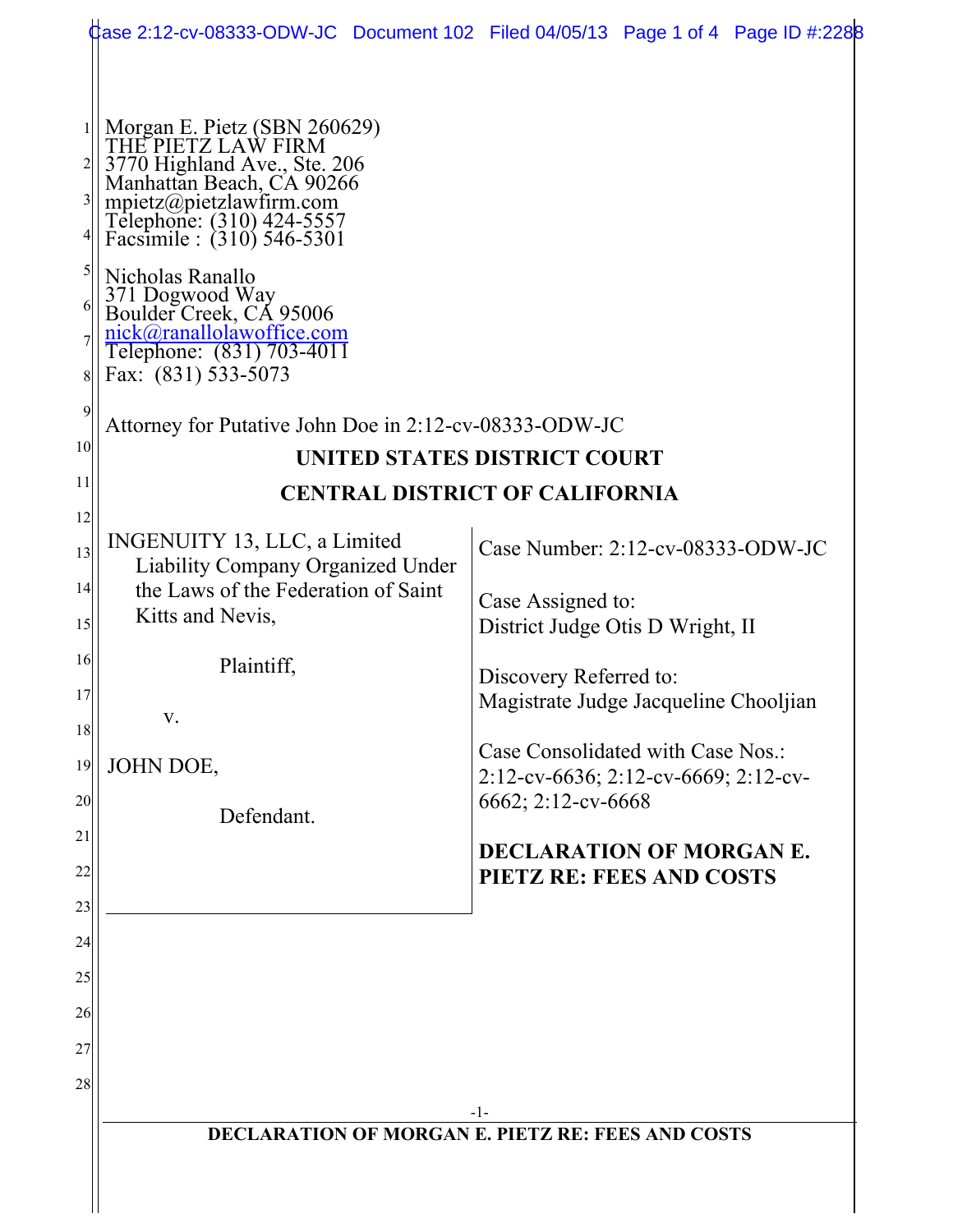## **DECLARATION OF MORGAN E. PIETZ RE: FEES AND COSTS**

1. I am an attorney duly licensed by the State Bar of California and admitted to the state and federal Courts of the State of California. This declaration is made to substantiate the fees and costs previously requested. *See* ECF No. 52 at 31.

2. I am lead counsel for the putative defendant in *Ingenuity 13, LLC v. John Doe*, C.D. Cal. No. 12-cv-8333-ODW-JC.

3. I graduated from USC Gould School of Law in 2008 and have been licensed and admitted to practice as an attorney in the State of California since December, 2008.

4. I previously worked as an associate in the Los Angeles office of a large global law firm, Paul Hastings, LLP. The focus of the work I did there was intellectual property, primarily copyright, trademark, trade secret, and anti-trust. Just before I left Paul Hastings, my billing rate was approximately \$450 per hour. During my second and third years of law school, during the school years, I worked as a clerk in the legal and business affairs departments of several motion picture and television studios, where I focused on intellectual property and entertainment issues.

5. In the fall of 2010, I founded The Pietz Law Firm. I continue to focus primarily on copyright, trademark, trade secret and entertainment matters, mainly litigation. My billing rate during the pendency of the proceedings before this Court was \$300 an hour, which is the figure used to calculate the total requested attorney's fees.

6. I have determined that my billing rate is reasonable by consulting three sources: (i) the "Laffey Matrix" issued by the United State Department of Justice; (ii) the "Adjusted Laffey Matrix," which is a similar measure used by private law firms; and (iii) a recent survey of hourly billing rates published by the San Francisco Daily Journal.

28

1

2

3

4

5

6

7

8

9

10

11

12

13

14

15

16

17

18

19

20

21

22

23

24

25

26

27

7. According to the Department of Justice's Laffey Matrix, a true and

## **DECLARATION OF MORGAN E. PIETZ RE: FEES AND COSTS**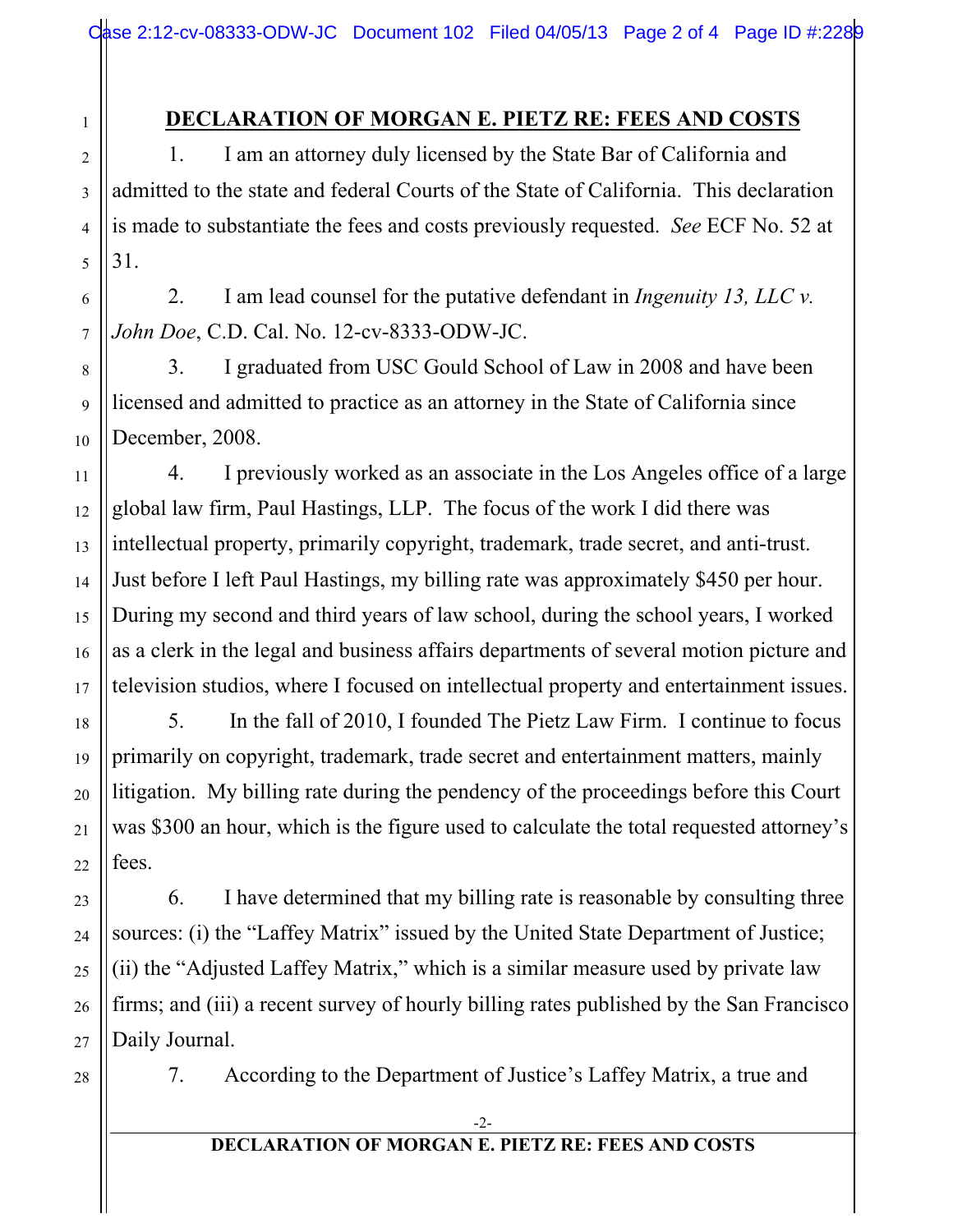correct copy of which is attached hereto as Exhibit A, for the year June 1, 2012 to May 31, 2013, the benchmark for an attorney with 4-7 years experience (such as me) is *\$290 per hour*. *See Viveros v. Donahoe*, 2013 U.S. Dist. LEXIS 46867 (C.D. Cal. Mar. 27, 2013) (Morrow, J.) (noting that "The Laffey Matrix reports that. . .a reasonable rate for an attorney with four to seven years of experience is \$290 an hour [fn 31]" but explaining in footnote 31 that "The court's experience suggests that these average rates are somewhat low for the Los Angeles legal community.")

1

2

3

4

5

6

7

8

9

10

11

12

13

14

15

16

17

18

19

20

21

22

23

24

25

26

27

28

8. According to the "Adjusted Laffey Matrix", a true and correct copy of which is attached hereto as Exhibit B, prepared not by the DOJ, but by private litigants after reviewing DOJ methodology, the rate for a lawyer with 4-7 years experience is *\$383 per hour*. *See, Kempf v. Barrett Bus. Servs.*, No. C-06-3161 SC, 2007 U.S. Dist. LEXIS 89447 (N.D. Cal. Nov. 20, 2007) (finding attorneys' requested fees reasonable when compared to rates in the Adjusted Laffey Matrix).

9. According to the August 10, 2012, edition of the San Francisco Daily Journal, a true and correct copy of which is attached hereto as Exhibit C, the reasonable hourly rate for attorneys in the Los Angeles area is significantly higher than the rate suggested by the Laffey Matrix. According to this survey, the 2012 average billing rate in the Los Angeles market was *\$550 per hour* for an associate, up from \$516 per hour in 2011.

10. I have significant skill and experience dealing with this type of case and with Prenda Law, Inc. in particular. I estimate that I represent approximately 50+ John Doe defendants in similar actions, including several other cases that have been filed by the same plaintiffs' attorneys, Prenda Law, Inc.

11. Based on my (i) big-firm experience, (ii) sustained focus on intellectual property issues, (iii) practical experience litigating this particular type of case, and (iv) with reference to the fee benchmarks noted above, I believe that my current billing rate of \$300 per hour is reasonable, if not on the low end for an attorney with my skill and experience in these types of cases.

## **DECLARATION OF MORGAN E. PIETZ RE: FEES AND COSTS**